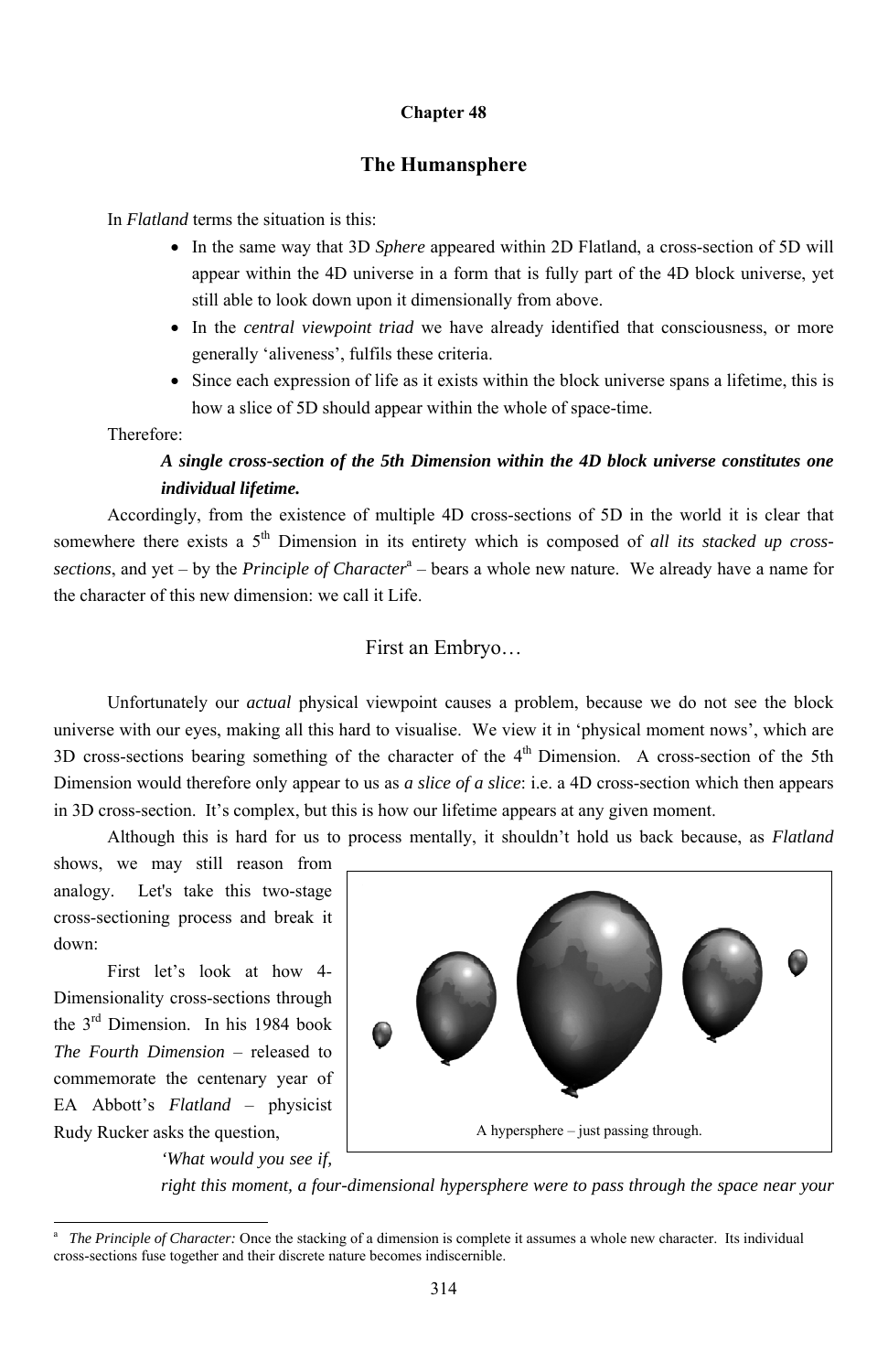315

*head? Reasoning strictly by analogy, you would expect to see first a point, then a small sphere, then a bigger sphere, then a small sphere, and then a final point that disappears. Visually, it would be much the same as seeing a balloon that is first blown up and then deflated.'* <sup>a</sup>

Now, slightly altering Rudy's original question: *'What would you see if a 4-Dimensional 'humansphere' were to pass through the space near you?'* You would see first an embryo, then a child,

then an adult, then a geriatric, and then finally a life that disappears.

Other than the fact that most human beings are not spherical in shape (neither are balloons) the appearance in the world of a whole lifetime is metaphorically identical to the inflation/deflation of a balloon. It is only a difference of materials and

timespan: flesh and blood over a matter of years, as compared with rubber and air over a matter of days.

shrink down and go out of existence<sup>bc</sup>. I describe it here in human terms because we understand those best, but at a fundamental level the same basic process applies throughout the living world.

It reminds me of the popular adage,

| At age 4,     | success is not peeing in your pants  |
|---------------|--------------------------------------|
| At age $12$ , | success is having friends            |
| At age $17$ , | success is having a driver's license |
| At age $20$ , | success is having sex                |
| At age $35$ , | success is having money              |
| At age $50$ , | success is having money              |
| At age $60$ , | success is having sex                |
| At age $70$ , | success is having a driver's license |
| At age $75$ , | success is having friends            |
| At age $80$ , | success is not peeing in your pants  |

Very funny (especially when you hear it for the first time!) And wonderfully expressive of the indisputable reality of human experience that we come into existence and grow up, arrive at our prime, then



<sup>–&</sup>lt;br>a <sup>a</sup> Rudy Rucker, *The Fourth Dimension*, Houghton Mifflin Company 1984, P18-19

 $\overline{c}$  Many psychologists, such as Dr Nicky Hayes, now believe that mental and physical decline is not necessarily a long, drawn-out process. She writes, *'The general pattern seems to be that we have only a very gradual decline in our older years, and that decline can be slowed down by exercise and activity, but that eventually we reach a period of more rapid physical decline, which rarely lasts for more than about five years.'* (*Understand Psychology*, Hodder Headline 2010, P264) However long the period is, in a general sense the principle still stands, with this final period reflected at the other end by our pre-school years.

b Obviously a life might end, as we say, prematurely, but this is the result of circumstance and need not influence governing principles.